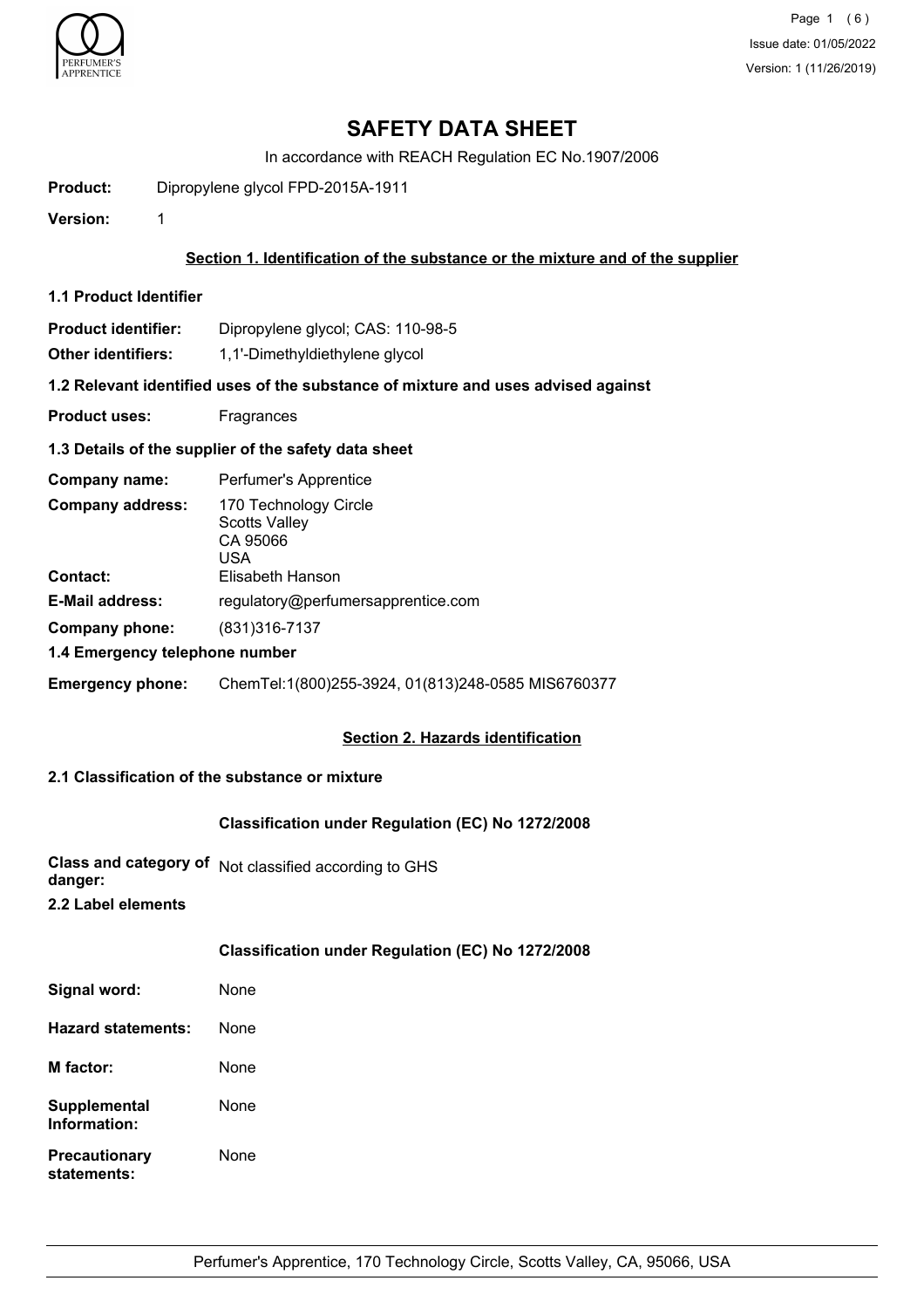

Page 2 (6) Issue date: 01/05/2022 Version: 1 (11/26/2019)

# **SAFETY DATA SHEET**

In accordance with REACH Regulation EC No.1907/2006

| Product:        | Dipropylene glycol FPD-2015A-1911 |  |
|-----------------|-----------------------------------|--|
| <b>Version:</b> |                                   |  |
| Pictograms:     | None                              |  |

- **2.3 Other hazards**
- **Other hazards:** None

## **Section 3. Composition / information on ingredients**

#### **3.1 Substances**

**Product identifier:** Dipropylene glycol; CAS: 110-98-5

#### **Section 4. First-aid measures**

#### **4.1 Description of first aid measures**

| Inhalation:           | Remove from exposure site to fresh air, keep at rest, and obtain medical attention.                            |
|-----------------------|----------------------------------------------------------------------------------------------------------------|
| Eye exposure:         | Flush immediately with water for at least 15 minutes. Contact physician if symptoms persist.                   |
| <b>Skin exposure:</b> | Remove contaminated clothes. Wash thoroughly with soap and water. Contact physician if<br>irritation persists. |
| Ingestion:            | Rinse mouth with water and obtain medical attention.                                                           |

## **4.2 Most important symptoms and effects, both acute and delayed**

None expected, see Section 4.1 for further information.

## **4.3 Indication of any immediate medical attention and special treatment needed**

None expected, see Section 4.1 for further information.

## **SECTION 5: Firefighting measures**

#### **5.1 Extinguishing media**

Suitable media: Carbon dioxide, Dry chemical, Foam.

## **5.2 Special hazards arising from the substance or mixture**

In case of fire, may be liberated: Carbon monoxide, Unidentified organic compounds.

## **5.3 Advice for fire fighters:**

In case of insufficient ventilation, wear suitable respiratory equipment.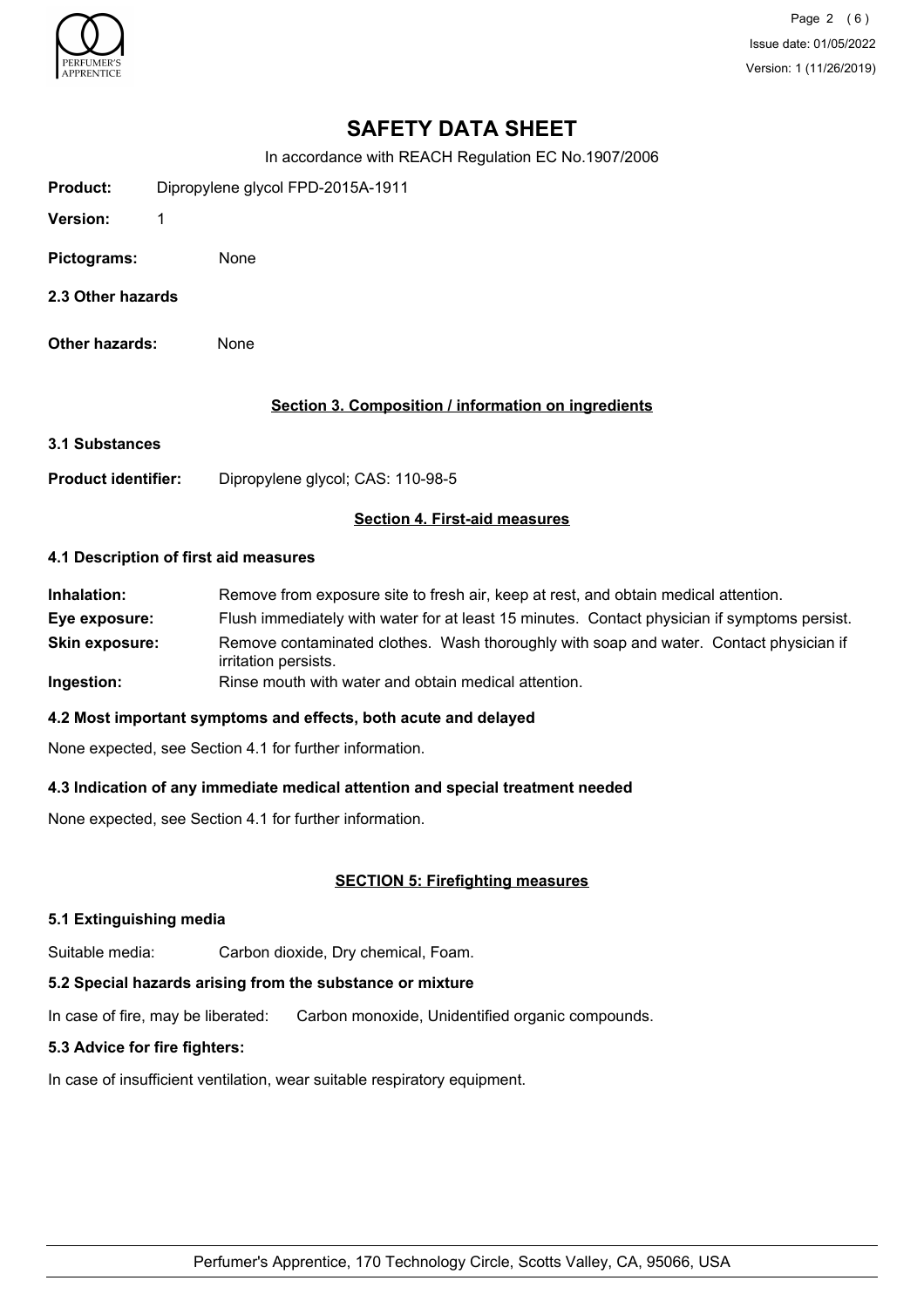

# **SAFETY DATA SHEET**

In accordance with REACH Regulation EC No.1907/2006

**Product:** Dipropylene glycol FPD-2015A-1911

**Version:** 1

## **Section 6. Accidental release measures**

## **6.1 Personal precautions, protective equipment and emergency procedures:**

Avoid inhalation. Avoid contact with skin and eyes. See protective measures under Section 7 and 8.

#### **6.2 Environmental precautions:**

Keep away from drains, surface and ground water, and soil.

#### **6.3 Methods and material for containment and cleaning up:**

Remove ignition sources. Provide adequate ventilation. Avoid excessive inhalation of vapours. Contain spillage immediately by use of sand or inert powder. Dispose of according to local regulations.

#### **6.4 Reference to other sections:**

Also refer to sections 8 and 13.

## **Section 7. Handling and storage**

#### **7.1 Precautions for safe handling:**

Keep away from heat, sparks, open flames and hot surfaces. - No smoking. Use personal protective equipment as required. Use in accordance with good manufacturing and industrial hygiene practices. Use in areas with adequate ventilation Do not eat, drink or smoke when using this product.

## **7.2 Conditions for safe storage, including any incompatibilities:**

Store in a well-ventilated place. Keep container tightly closed. Keep cool. Ground/bond container and receiving equipment. Use explosion-proof electrical, ventilating and lighting equipment. Use only non-sparking tools. Take precautionary measures against static discharge.

## **7.3 Specific end use(s):**

Fragrances: Use in accordance with good manufacturing and industrial hygiene practices.

## **Section 8. Exposure controls/personal protection**

#### **8.1 Control parameters**

Workplace exposure limits: Not Applicable

## **8.2 Exposure Controls**

#### **Eye / Skin Protection**

Wear protective gloves/eye protection/face protection

## **Respiratory Protection**

Under normal conditions of use and where adequate ventilation is available to prevent build up of excessive vapour, this material should not require special engineering controls. However, in conditions of high or prolonged use, or high temperature or other conditions which increase exposure, the following engineering controls can be used to minimise exposure to personnel: a) Increase ventilation of the area with local exhaust ventilation. b) Personnel can use an approved, appropriately fitted respirator with organic vapour cartridge or canisters and particulate filters. c) Use closed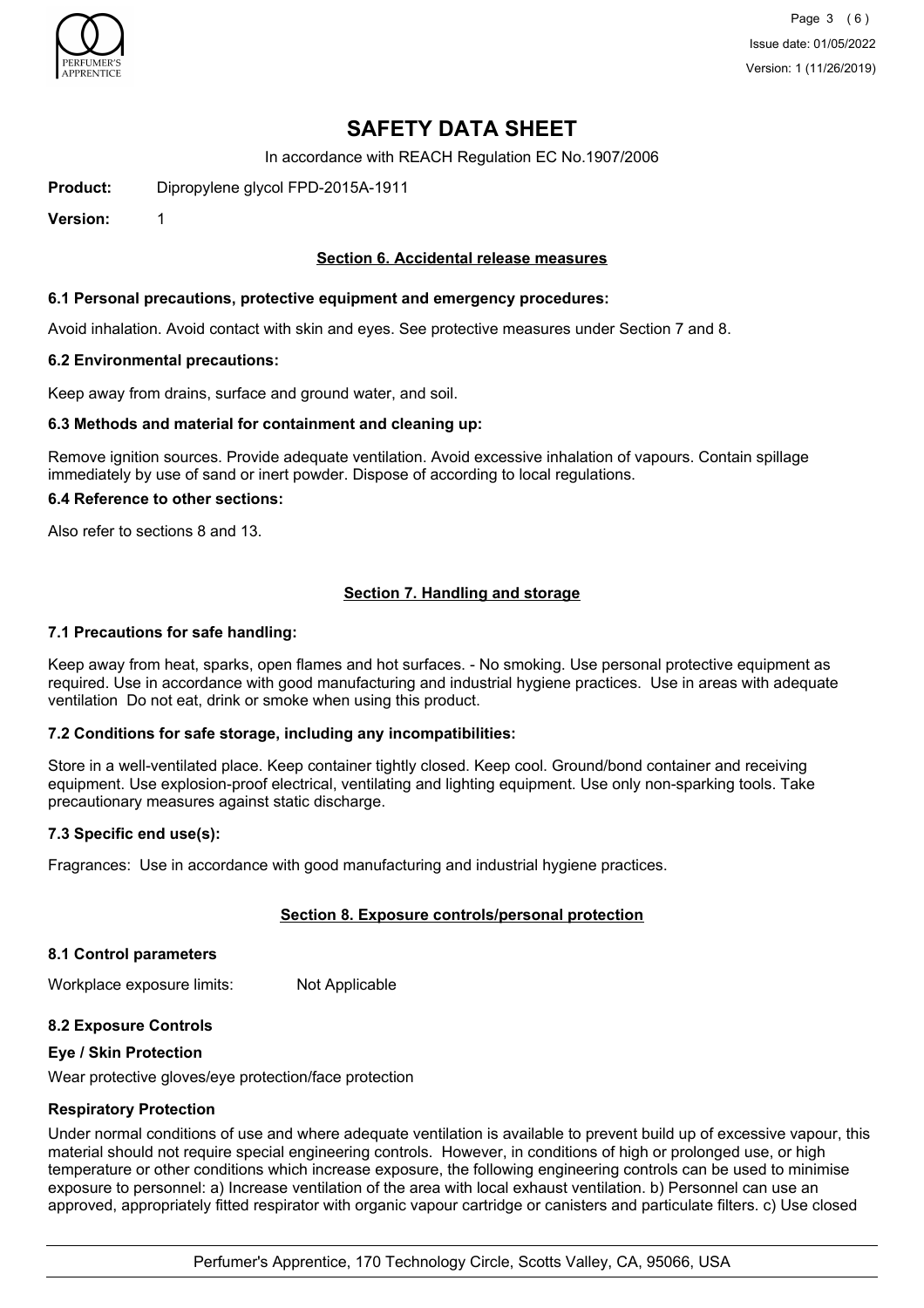

Page 4 (6) Issue date: 01/05/2022 Version: 1 (11/26/2019)

# **SAFETY DATA SHEET**

In accordance with REACH Regulation EC No.1907/2006

**Product:** Dipropylene glycol FPD-2015A-1911

**Version:** 1

systems for transferring and processing this material.

Also refer to Sections 2 and 7.

#### **Section 9. Physical and chemical properties**

#### **9.1 Information on basic physical and chemical properties**

| Appearance:                                   | Not determined                               |
|-----------------------------------------------|----------------------------------------------|
| Odour:                                        | Not determined                               |
| <b>Odour threshold:</b>                       | Not determined                               |
| pH:                                           | Not determined                               |
| Melting point / freezing point:               | Not determined                               |
| Initial boiling point / range:                | Not determined                               |
| Flash point:                                  | $>93$ °C                                     |
| <b>Evaporation rate:</b>                      | Not determined                               |
| Flammability (solid, gas):                    | Not determined                               |
| Upper/lower flammability or explosive limits: | Product does not present an explosion hazard |
| Vapour pressure:                              | Not determined                               |
| Vapour density:                               | Not determined                               |
| <b>Relative density:</b>                      | Not determined                               |
| Solubility(ies):                              | Not determined                               |
| Partition coefficient: n-octanol/water:       | Not determined                               |
| Auto-ignition temperature:                    | Not determined                               |
| <b>Decomposition temperature:</b>             | Not determined                               |
| <b>Viscosity:</b>                             | Not determined                               |
| <b>Explosive properties:</b>                  | Not expected                                 |
| <b>Oxidising properties:</b>                  | Not expected                                 |
| 9.2 Other information:                        | None available                               |

#### **Section 10. Stability and reactivity**

#### **10.1 Reactivity:**

Presents no significant reactivity hazard, by itself or in contact with water.

## **10.2 Chemical stability:**

Good stability under normal storage conditions.

# **10.3 Possibility of hazardous reactions:**

Not expected under normal conditions of use.

# **10.4 Conditions to avoid:**

Avoid extreme heat.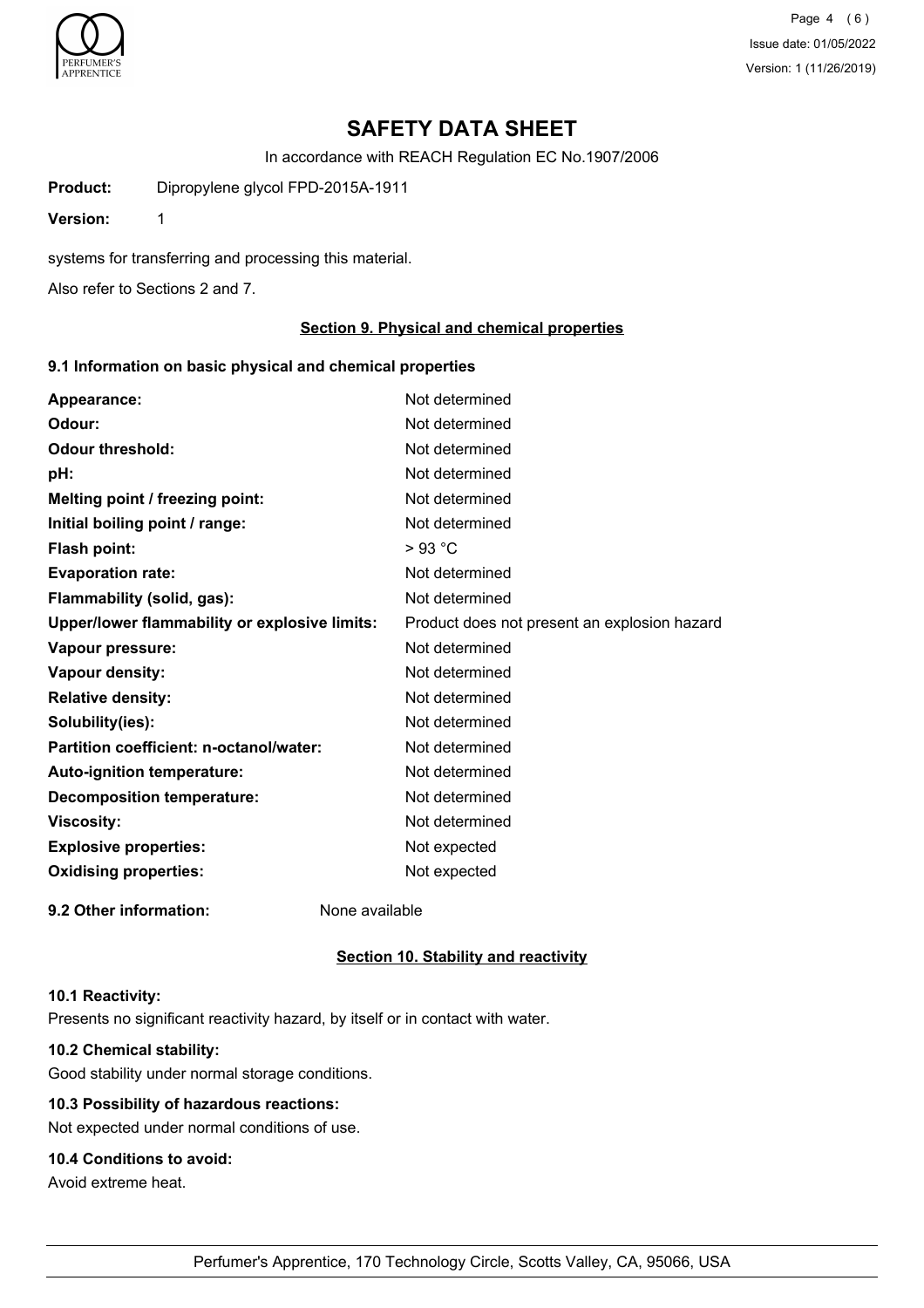

Page 5 (6) Issue date: 01/05/2022 Version: 1 (11/26/2019)

# **SAFETY DATA SHEET**

In accordance with REACH Regulation EC No.1907/2006

**Product:** Dipropylene glycol FPD-2015A-1911

**Version:** 1

#### **10.5 Incompatible materials:**

Avoid contact with strong acids, alkalis or oxidising agents.

## **10.6 Hazardous decomposition products:**

Not expected.

## **Section 11. Toxicological information**

## **11.1 Information on toxicological effects**

This material does not meet the criteria for classification for health hazards under Regulation (EC) No 1272/2008.

| <b>Acute Toxicity:</b>                    | Based on available data the classification criteria are not met. |
|-------------------------------------------|------------------------------------------------------------------|
| <b>Acute Toxicity Oral</b>                | Not Applicable                                                   |
| <b>Acute Toxicity Dermal</b>              | Not Applicable                                                   |
| <b>Acute Toxicity Inhalation</b>          | Not Available                                                    |
| <b>Skin corrosion/irritation:</b>         | Based on available data the classification criteria are not met. |
| Serious eye damage/irritation:            | Based on available data the classification criteria are not met. |
| <b>Respiratory or skin sensitisation:</b> | Based on available data the classification criteria are not met. |
| Germ cell mutagenicity:                   | Based on available data the classification criteria are not met. |
| <b>Carcinogenicity:</b>                   | Based on available data the classification criteria are not met. |
| <b>Reproductive toxicity:</b>             | Based on available data the classification criteria are not met. |
| <b>STOT-single exposure:</b>              | Based on available data the classification criteria are not met. |
| <b>STOT-repeated exposure:</b>            | Based on available data the classification criteria are not met. |
| <b>Aspiration hazard:</b>                 | Based on available data the classification criteria are not met. |

# **Information about hazardous ingredients in the mixture**

Not Applicable

Refer to Sections 2 and 3 for additional information.

## **Section 12. Ecological information**

| 12.1 Toxicity:                      | Not available |
|-------------------------------------|---------------|
| 12.2 Persistence and degradability: | Not available |
| 12.3 Bioaccumulative potential:     | Not available |
| 12.4 Mobility in soil:              | Not available |
|                                     |               |

## **12.5 Results of PBT and vPvB assessment:**

This substance does not meet the PBT/vPvB criteria of REACH, annex XIII.

**12.6 Other adverse effects:** Not available

## **Section 13. Disposal considerations**

**13.1 Waste treatment methods:**